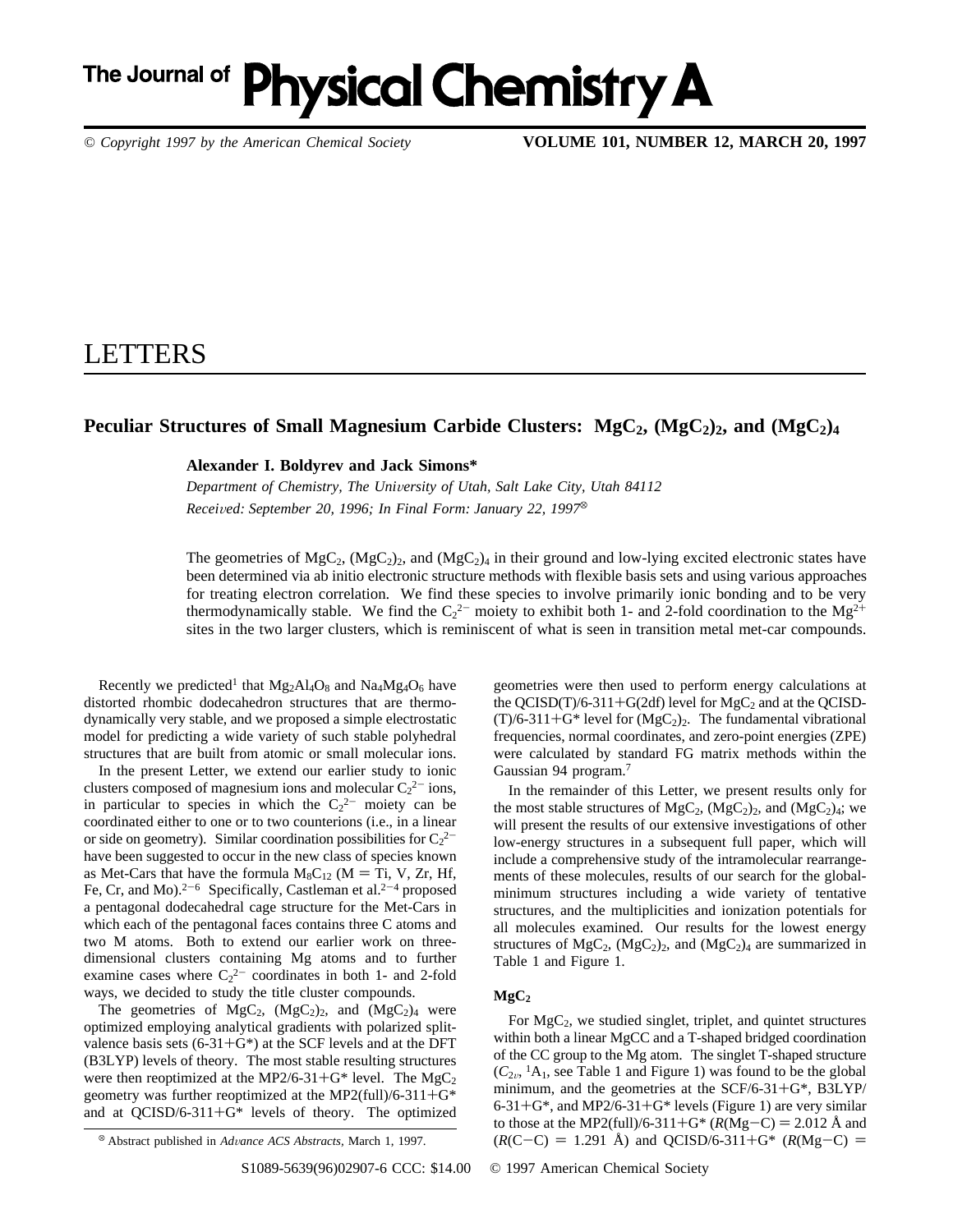

 $(MgC_2)_2$ ,  $C_{2h}$ , <sup>1</sup>A<sub>g</sub>

**Figure 1.** Optimized global minimum structure for  $MgC_2$ ,  $(MgC_2)_2$ , and  $(MgC_2)_4$  at the MP2/6-31+G\* level (numbers in parentheses at the SCF/ 6-31+G\* level and numbers in brackets at B3LYP/6-31+G\* level). Bond lengths and valence angles are in angstroms and degrees, respectively.

|  |  | TABLE 1: Calculated Molecular Properties of the Lowest Molecular Structures of MgC <sub>2</sub> , (MgC <sub>2</sub> ) <sub>2</sub> , and (MgC <sub>2</sub> ) <sub>4</sub> |  |  |  |  |
|--|--|---------------------------------------------------------------------------------------------------------------------------------------------------------------------------|--|--|--|--|
|--|--|---------------------------------------------------------------------------------------------------------------------------------------------------------------------------|--|--|--|--|

|                                              | <b>SCF</b>     | B3LYP          | MP <sub>2</sub> |                                              | <b>SCF</b>    | B3LYP         | MP2           |  |  |  |  |  |
|----------------------------------------------|----------------|----------------|-----------------|----------------------------------------------|---------------|---------------|---------------|--|--|--|--|--|
| $MgC_2(C_{2\nu}, {}^{1}A_1)$                 |                |                |                 |                                              |               |               |               |  |  |  |  |  |
| $E_{\text{tot}}$ , au                        | $-275.154082$  | $-276.125073$  | $-275.438990$   | $Q^{\text{Mul}}(\text{Mg})$                  | $+0.63$       | $+0.51$       | $+0.56$       |  |  |  |  |  |
| $v_1(a_1)$ , cm <sup>-1</sup>                | 1886.7 (129.3) | 1762.9(2.1)    | 1690.6(2.8)     | $O^{\text{Mul}}(C)$                          | $-0.31$       | $-0.25$       | $-0.28$       |  |  |  |  |  |
| $v_2(a_1)$ , cm <sup>-1</sup>                | 630.2(59.1)    | 594.0 (13.3)   | 650.5(68.3)     | $Q^{\text{NBO}}(\text{Mg})$                  | $+1.47$       | $+1.22$       | $+1.30$       |  |  |  |  |  |
| $v_3(b_2)$ , cm <sup>-1</sup>                | 383.7 (7.9)    | 390.5(2.7)     | 445.2(6.2)      | $\tilde{Q}^{\text{NBO}}(C)$                  | $-0.73$       | $-0.61$       | $-0.65$       |  |  |  |  |  |
| $(MgC_2)_2 (C_{2h}, {}^{1}A_g)$              |                |                |                 |                                              |               |               |               |  |  |  |  |  |
| $E_{\text{tot}}$ , au                        | $-550.529354$  | $-552.444874$  | $-551.086461$   | $v_{10}(b_u)$ , cm <sup>-1</sup>             | 633.1 (354.3) | 623.2 (270.1) | 638.7 (278.8) |  |  |  |  |  |
| $v_1(a_g)$ , cm <sup>-1</sup>                | 2094.8(0.0)    | 1933.9(0.0)    | 1831.8(0.0)     | $v_{11}$ (b <sub>u</sub> ), cm <sup>-1</sup> | 497.5 (127.9) | 489.8 (73.8)  | 496.1 (84.2)  |  |  |  |  |  |
| $v_2(a_g)$ , cm <sup>-1</sup>                | 586.1(0.0)     | 585.1(0.0)     | 609.9(0.0)      | $v_{12}(b_n)$ , cm <sup>-1</sup>             | 263.4 (151.0) | 242.9 (128.5) | 258.4 (162.5) |  |  |  |  |  |
| $v_3(a_g)$ , cm <sup>-1</sup>                | 532.0(0.0)     | 516.3(0.0)     | 515.8(0.0)      | $O^{\text{Mul}}(\text{Mg})$                  | $+0.57$       | $+0.43$       | $+0.60$       |  |  |  |  |  |
| $v_4(a_g)$ , cm <sup>-1</sup>                | 303.0(0.0)     | 283.5(0.0)     | 289.3(0.0)      | $\widetilde{Q}^{\text{Mul}}(C_b)$            | $-0.14$       | $+0.37$       | $+0.12$       |  |  |  |  |  |
| $v_5(a_g)$ , cm <sup>-1</sup>                | 218.1(0.0)     | 206.1(0.0)     | 217.1(0.0)      | $\widetilde{Q}^{\text{Mul}}(C_t)$            | $-0.43$       | $-0.80$       | $-0.72$       |  |  |  |  |  |
| $\nu_6(a_u)$ , cm <sup>-1</sup>              | 242.4 (116.1)  | 228.4 (86.9)   | 225.4 (97.6)    | $\widetilde{O}^{\text{NBO}}(\text{Mg})$      | $+1.71$       | $+1.60$       | $+1.62$       |  |  |  |  |  |
| $v_7(a_u)$ , cm <sup>-1</sup>                | 145.1(63.7)    | 138.6(53.7)    | 128.6(54.3)     | $\widetilde{Q}^{\text{NBO}}(C_b)$            | $-1.01$       | $-0.94$       | $-0.93$       |  |  |  |  |  |
| $v_8(b_g)$ , cm <sup>-1</sup>                | 208.5(0.0)     | 205.5(0.0)     | 189.8(0.0)      | $Q^{NBO}(C_t)$                               | $-0.70$       | $-0.66$       | $-0.68$       |  |  |  |  |  |
| $\nu_9(b_u)$ , cm <sup>-1</sup>              | 2097.0 (70.7)  | 1938.4 (45.9)  | 1836.1 (43.5)   |                                              |               |               |               |  |  |  |  |  |
| $(MgC_2)_4 (D_{2d}, {}^1A_1)$                |                |                |                 |                                              |               |               |               |  |  |  |  |  |
| $E_{\text{tot}}$ , au                        | $-1101.222664$ | $-1105.043471$ | $-1102.343776$  | $v_{15}$ (b <sub>2</sub> ), cm <sup>-1</sup> | 297.5 (94.9)  | 286.8 (78.1)  |               |  |  |  |  |  |
| $v_1(a_1)$ , cm <sup>-1</sup>                | 2098.5(0.0)    | 1935.3(0.0)    |                 | $v_{16}(b_2)$ , cm <sup>-1</sup>             | 194.8 (23.7)  | 180.9 (29.9)  |               |  |  |  |  |  |
| $v_2(a_1)$ , cm <sup>-1</sup>                | 487.5(0.0)     | 488.1(0.0)     |                 | $v_{17}(e)$ , cm <sup>-1</sup>               | 2098.9(16.1)  | 1936.5(8.5)   |               |  |  |  |  |  |
| $v_3(a_1)$ , cm <sup>-1</sup>                | 444.5(0.0)     | 438.4(0.0)     |                 | $v_{18}(e)$ , cm <sup>-1</sup>               | 482.4 (319.6) | 477.6 (274.3) |               |  |  |  |  |  |
| $\nu_4(a_1)$ , cm <sup>-1</sup>              | 328.7(0.0)     | 312.5(0.0)     |                 | $v_{19}(e)$ , cm <sup>-1</sup>               | 436.9 (100.2) | 439.3 (48.4)  |               |  |  |  |  |  |
| $v_5(a_1)$ , cm <sup>-1</sup>                | 274.2(0.0)     | 256.1(0.0)     |                 | $v_{20}(e)$ , cm <sup>-1</sup>               | 377.0 (113.2) | 377.8 (97.7)  |               |  |  |  |  |  |
| $v_6(a_1)$ , cm <sup>-1</sup>                | 168.6(0.0)     | 164.3(0.0)     |                 | $v_{21}(e)$ , cm <sup>-1</sup>               | 284.8(0.8)    | 268.8(0.4)    |               |  |  |  |  |  |
| $v_7(a_2)$ , cm <sup>-1</sup>                | 305.6(0.0)     | 310.0(0.0)     |                 | $v_{22}(e)$ , cm <sup>-1</sup>               | 222.0(32.6)   | 207.2 (37.9)  |               |  |  |  |  |  |
| $\nu_8(a_2)$ , cm <sup>-1</sup>              | 216.9(0.0)     | 204.6(0.0)     |                 | $v_{23}(e)$ , cm <sup>-1</sup>               | 103.2(1.7)    | 94.4(1.4)     |               |  |  |  |  |  |
| $\nu_9(b_1)$ , cm <sup>-1</sup>              | 322.6(0.0)     | 324.3(0.0)     |                 | $O^{\text{Mul}}(\text{Mg})$                  | $+1.26$       | $+0.66$       | $+1.18$       |  |  |  |  |  |
| $v_{10}(b_1)$ , cm <sup>-1</sup>             | 317.5(0.0)     | 299.8(0.0)     |                 | $Q^{\text{Mul}}(C_{bb})$                     | $-1.01$       | $-0.90$       | $-1.21$       |  |  |  |  |  |
| $v_{11}(b_1)$ , cm <sup>-1</sup>             | 73.2(0.0)      | 59.7(0.0)      |                 | $\widetilde{O}^{\text{Mul}}(C_b)$            | $-0.25$       | $+0.23$       | $+0.03$       |  |  |  |  |  |
| $v_{12}$ (b <sub>2</sub> ), cm <sup>-1</sup> | 2100.6(0.6)    | 1938.5 (0.9)   |                 | $\widetilde{O}^{\text{NBO}}(\text{Mg})$      | $+1.74$       | $+1.67$       | $+1.67$       |  |  |  |  |  |
| $v_{13}$ (b <sub>2</sub> ), cm <sup>-1</sup> | 506.9 (307.9)  | 500.6 (236.1)  |                 | $Q^{\text{NBO}}(C_{bb})$                     | $-0.95$       | $-0.92$       | $-0.90$       |  |  |  |  |  |
| $v_{14}(b_2)$ , cm <sup>-1</sup>             | 463.1(1.8)     | 459.9 (5.8)    |                 | $\widetilde{Q}^{\text{NBO}}(C_b)$            | $-0.78$       | $-0.75$       | $-0.77$       |  |  |  |  |  |

2.090 Å and  $(R(C-C) = 1.277$  Å) levels. We believe that similar agreement can be expected for  $(MgC_2)_2$  and  $(MgC_2)_4$ .

The singlet linear ( $C_{\infty}$ , <sup>1</sup>Σ<sup>+</sup>) MgCC structure and the triplet T-structure  $(C_{2v}, {}^{3}A_{1})$  are higher in energy than the most stable structure by 8.3 and 13.4 kcal/mol (all at the QCISD(T)/ 6-311+G(2df)//QCISD/6-311+G\* level), respectively. The singlet T-structure is also very stable toward dissociation:  $D_e(MgC_2\rightarrow Mg+C_2) = 80.1$  kcal/mol (at the QCISD(T)/6-311+G(2dt)//QCISD/6-311+G\* level).

Our findings also suggest that Mg carbides have a lot in common with the corresponding oxides.8 For example, the effective atomic charges for MgO,  $Q^{NBO}(Mg) = +1.41$  at SCF/